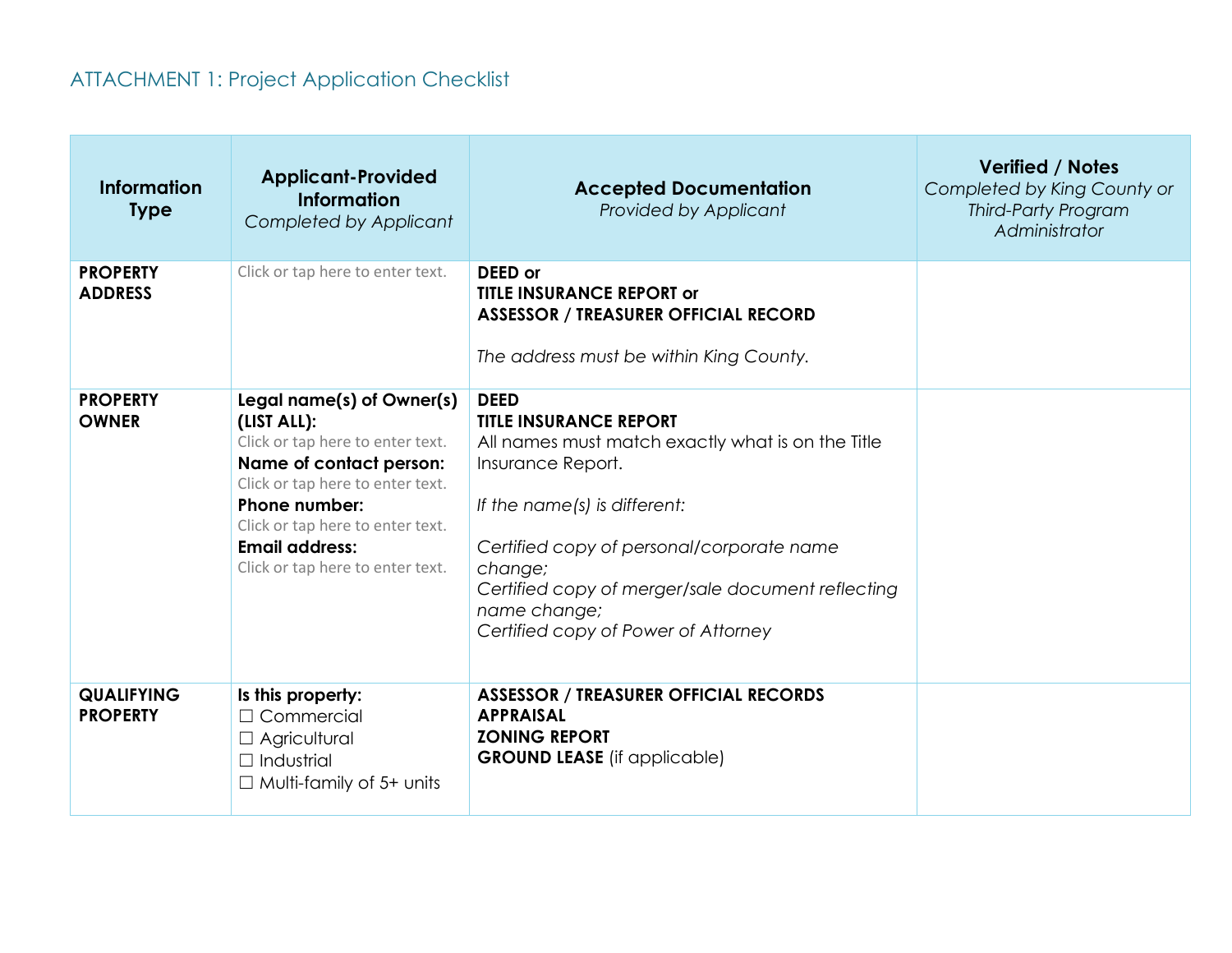| <b>QUALIFYING</b><br><b>OWNER</b> | Is property owned by a:<br>$\Box$ Limited liability<br>company<br>$\Box$ General or limited<br>partnership<br>$\Box$ Corporation<br>$\Box$ Individual/Sole<br>proprietorship<br>$\Box$ Trust                                                                                                                                                                                                                                                                      | If property is held by a limited liability company,<br>general or limited partnership or a corporation, the<br>applicant should include a copy of the certificate<br>of formation, organization, incorporation or similar<br>document and a good standing<br>certificate/certificate of existence from the state or<br>organization and, if not organized in Washington, a<br>certificate of registration to conduct business in<br>Washington as a foreign entity.<br>If a trust, a copy of the trust agreement or a<br>trustees' certificate.<br>If an individual, a copy of a valid driver's license.<br>If the application is to be signed by a party other<br>than the applicant, then, in addition to the<br>foregoing, a power of attorney or corporate<br>resolution authorizing said party. |  |
|-----------------------------------|-------------------------------------------------------------------------------------------------------------------------------------------------------------------------------------------------------------------------------------------------------------------------------------------------------------------------------------------------------------------------------------------------------------------------------------------------------------------|------------------------------------------------------------------------------------------------------------------------------------------------------------------------------------------------------------------------------------------------------------------------------------------------------------------------------------------------------------------------------------------------------------------------------------------------------------------------------------------------------------------------------------------------------------------------------------------------------------------------------------------------------------------------------------------------------------------------------------------------------------------------------------------------------|--|
| <b>CAPITAL</b><br><b>PROVIDER</b> | <b>Legal Name:</b><br>Click or tap here to enter text.<br>Name of contact person:<br>Click or tap here to enter text.<br>Phone number:<br>Click or tap here to enter text.<br><b>Email address:</b><br>Click or tap here to enter text.<br><b>Evidence of qualifications:</b><br>$\Box$ Registered capital<br>provider in 2 or more<br>states<br>$\Box$ Federal or state-<br>chartered bank,<br>Community Development<br>Financial Institution or<br>credit union | 1. If a federal or state-chartered bank, Community<br>Development Financial Institution, or credit union,<br>the certificate of organization or similar document.<br>2. If not an entity in #1, evidence of registration as a<br>C-PACE capital provider in two or more states.<br>3. If a private company, whose principal place of<br>business is located in the state of Washington,<br>wishes to be a capital provider, and the person or<br>company is not an entity in #1 or #2 above,<br>documentation that:<br>the entity is qualified to do business in the State of<br>Washington, maintains any necessary licenses or<br>permits necessary to conduct its business in the<br>State of Washington, and one of the following:                                                               |  |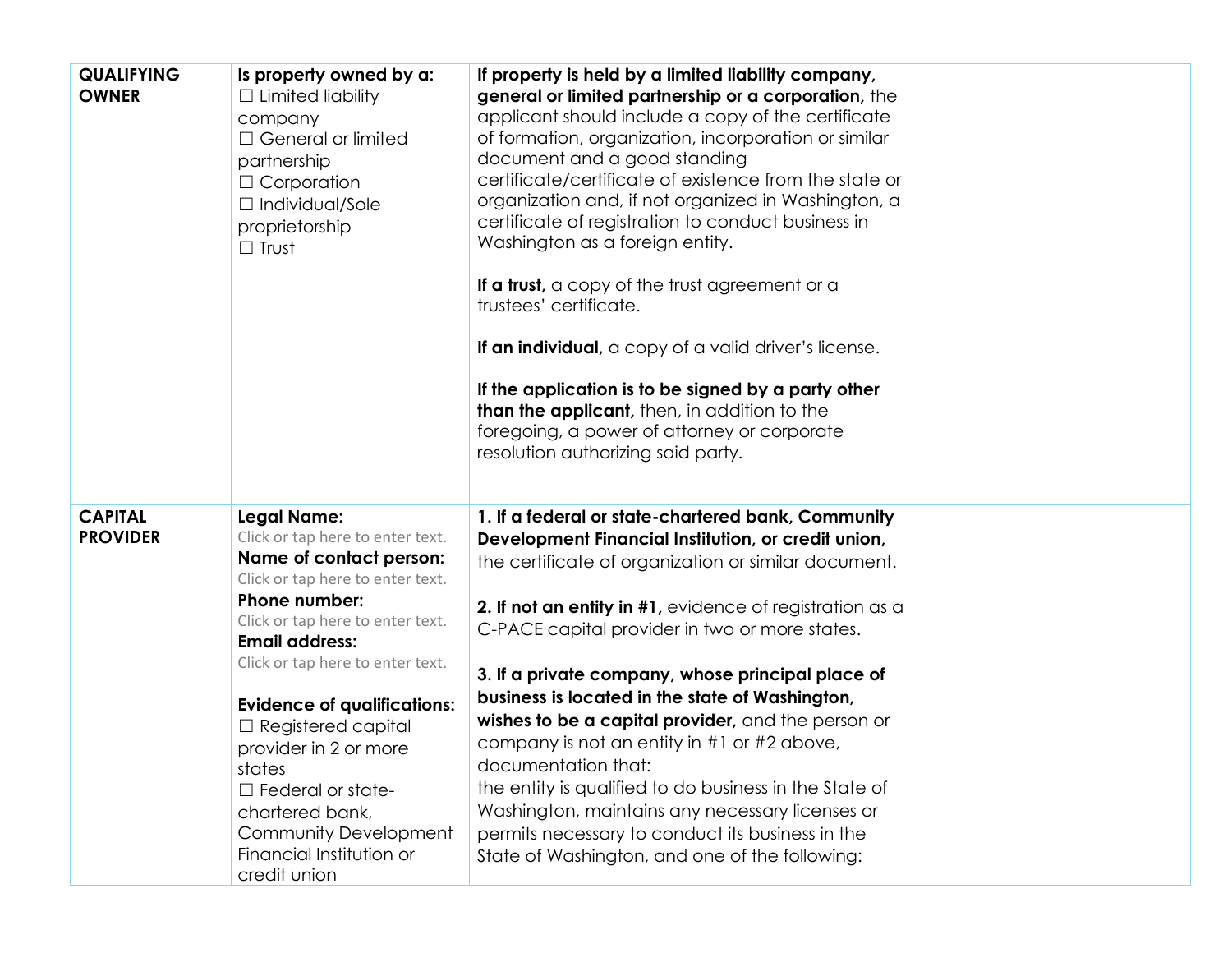|                                                                                          | $\Box$ I am a Washington-<br>based capital provider<br>and submitting additional<br>information, attached.                                                                                                                                                                                                                                                                                                                                          | A copy of the most recent (within the last year)<br>audited financial statement; OR<br>Copy of the most recent (within the last year)<br>Federal or Washington state financial institution<br>regulatory filing.                                                                  |  |
|------------------------------------------------------------------------------------------|-----------------------------------------------------------------------------------------------------------------------------------------------------------------------------------------------------------------------------------------------------------------------------------------------------------------------------------------------------------------------------------------------------------------------------------------------------|-----------------------------------------------------------------------------------------------------------------------------------------------------------------------------------------------------------------------------------------------------------------------------------|--|
|                                                                                          |                                                                                                                                                                                                                                                                                                                                                                                                                                                     | NOTE: if audit is unqualified or the entity is not in<br>good standing with any regulatory agency,<br>application may be denied.                                                                                                                                                  |  |
| <b>QUALIFYING</b><br><b>IMPROVEMENT</b><br><b>CERTIFICATION</b><br>(Existing Building)   | The improvements sought<br>are, per the definitions in<br>the Program Guide:<br>(check all that apply):<br>$\Box$ Energy efficiency<br>improvement<br>$\Box$ Electrification<br>improvement<br>$\Box$ Transportation<br>electrification<br>improvement<br>$\Box$ Renewable energy<br>improvement<br>$\Box$ Water conservation<br>improvement<br>$\Box$ Resiliency improvement<br>$\Box$ Other, please describe:<br>Click or tap here to enter text. | Attach description of improvements, projected<br>energy and/or water savings, and carbon<br>reductions if applicable, and certifications for<br><b>improvements sought</b> , including documentation of<br>the appropriate license/qualifications required by<br>the Guidebook.   |  |
| <b>QUALIFYING</b><br><b>IMPROVEMENT</b><br><b>CERTIFICATION</b><br>(New<br>Construction) | The improvements sought<br>are, per the definitions in<br>the Program Guide:<br>(check all that apply):<br>$\Box$ Energy efficiency<br>improvement                                                                                                                                                                                                                                                                                                  | Attach a description of improvements, projected<br>energy and/or water savings, and carbon<br>reductions if applicable, and certifications for<br><b>improvements sought</b> , including documentation of<br>the appropriate license/qualifications required by<br>the Guidebook. |  |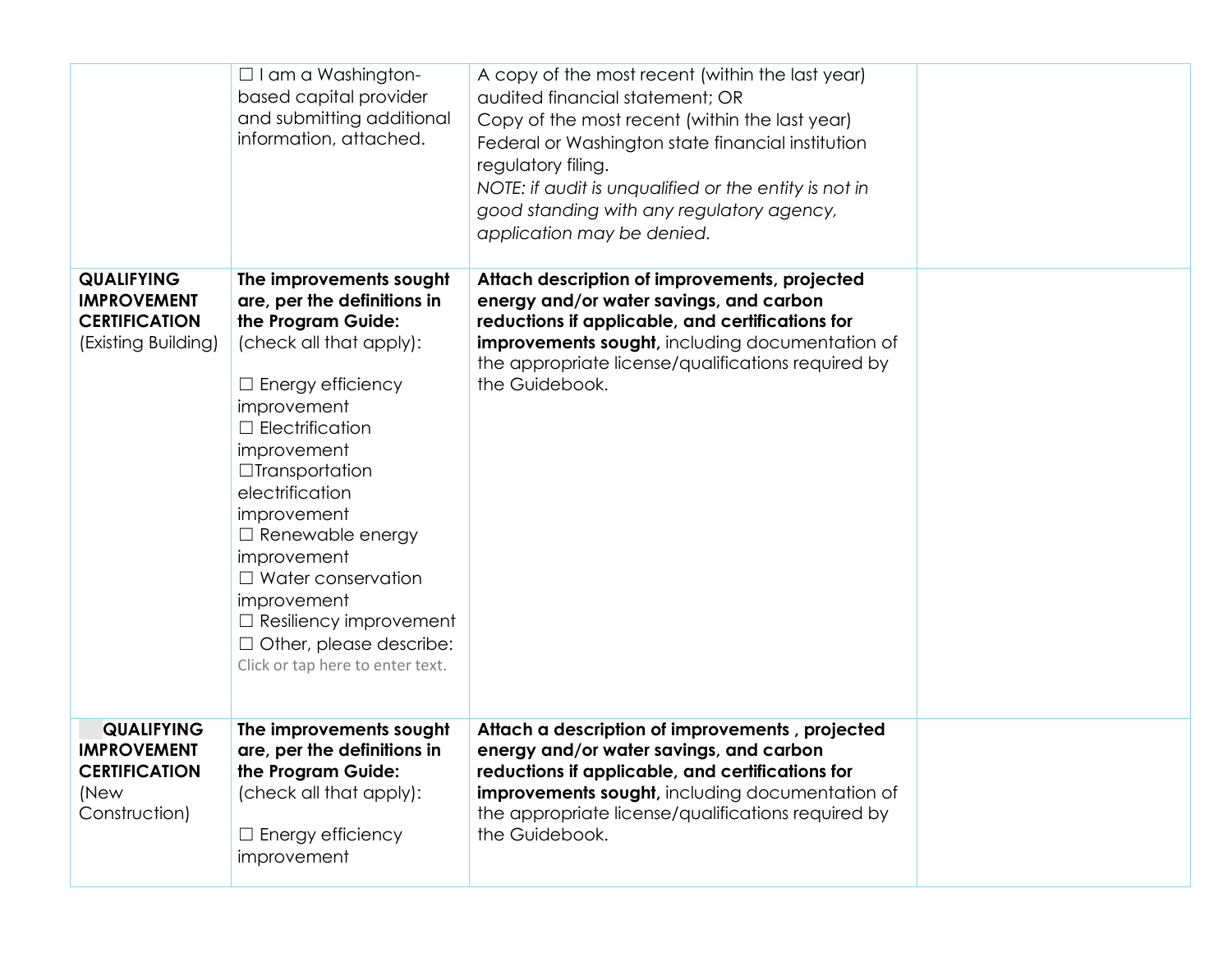|                                     | $\Box$ Electrification<br>Improvement<br>$\Box$ Transportation<br>electrification<br>improvement<br>$\Box$ Renewable energy<br>improvement<br>$\Box$ Water conservation<br>improvement<br>$\Box$ Resiliency improvement<br>$\Box$ Other, please describe:<br>Click or tap here to enter text.<br>The improvements sought<br>are for:<br>$\Box$ Substantial building<br>retrofit<br>$\Box$ New construction |                                                                                                                                                                                                                                                                                                              |  |
|-------------------------------------|------------------------------------------------------------------------------------------------------------------------------------------------------------------------------------------------------------------------------------------------------------------------------------------------------------------------------------------------------------------------------------------------------------|--------------------------------------------------------------------------------------------------------------------------------------------------------------------------------------------------------------------------------------------------------------------------------------------------------------|--|
| <b>LIENHOLDER</b><br><b>CONSENT</b> | Consent(s):<br>$\Box$ Attached<br>$\Box$ Delivered at close                                                                                                                                                                                                                                                                                                                                                | Applicant should submit the Lienholder Consent<br>Form (must be substantially the same as the model<br>form in Attachment 2a)<br>The form must be signed and notarized in<br>appropriate places.<br>Cross-check list of Lienholders from Title Report with<br>Written Consents provided by Capital Provider. |  |

IF CONSENT WILL BE EXECUTED AT CLOSING, CONDITIONAL APPROVAL IS GIVEN.

IF CONSENTS ARE DELIVERED AT CLOSING, APPLICANT MUST HOLD COUNTY-EXECUTED CLOSING DOCUMENTS IN ESCROW UNTIL CONSENTS ARE OBTAINED. AT DISCRETION OF THE COUNTY, THIS APPLICATION MAY BE AMENDED AND RETURNED WITH COPIES OF CONSENTS ATTACHED.

**BY SIGNATURE BELOW, THE APPLICANTS (THE PROPERTY OWNER AND CAPITAL PROVIDER) AFFIRM THAT THE INFORMATION AND DOCUMENTATION ARE TRUE AND CORRECT TO THE BEST OF THEIR ABILITY AND THAT THE APPLICANTS HAVE READ THE DISCLOSURES AND DISCLAIMERS ATTACHED TO THIS APPLICATION AND UNDERSTAND THE RISKS OF PARTICIPATING IN THE C-PACER PROGRAM; FURTHER, THAT THE APPLICANTS AFFIRM THAT NEITHER THE**